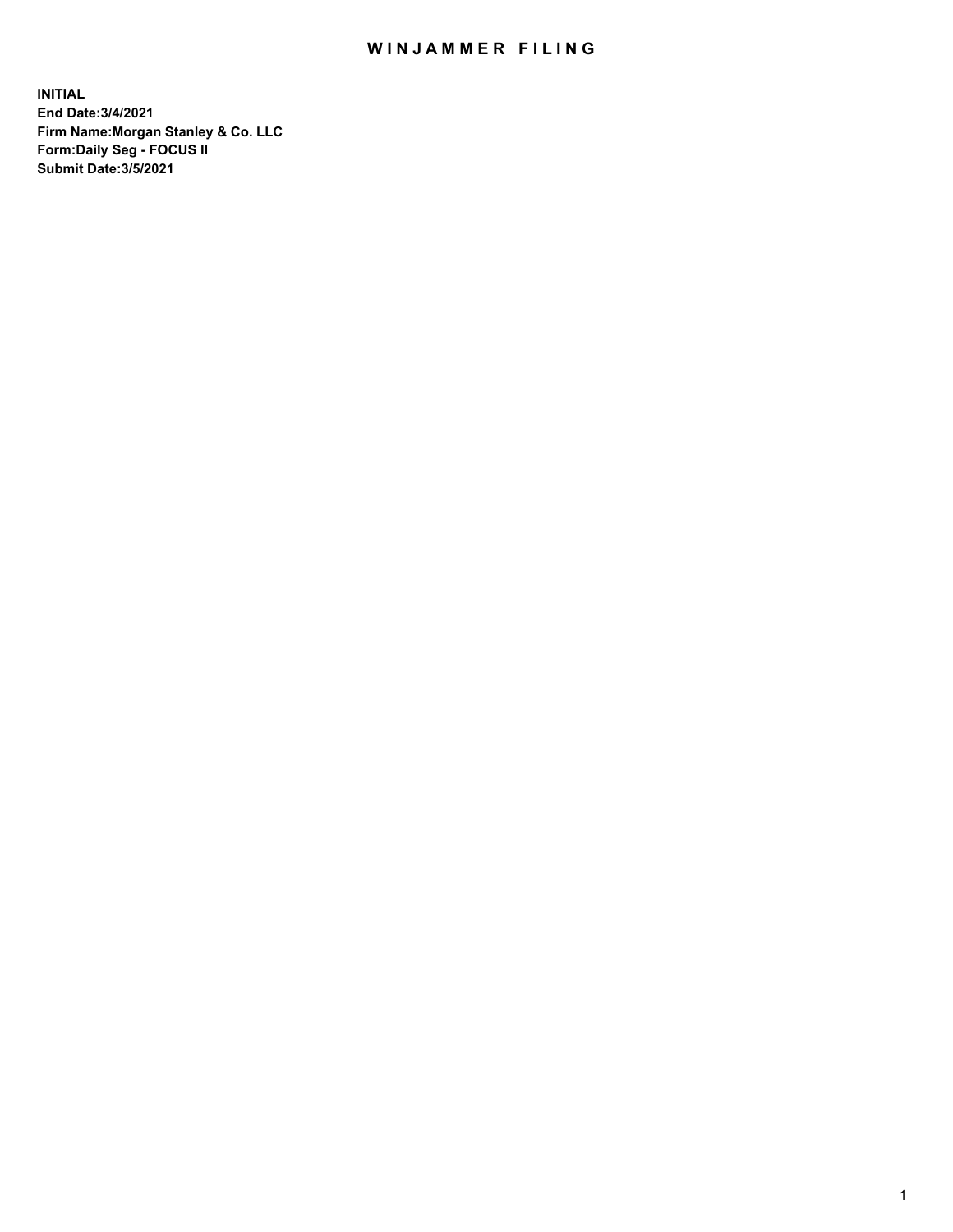**INITIAL End Date:3/4/2021 Firm Name:Morgan Stanley & Co. LLC Form:Daily Seg - FOCUS II Submit Date:3/5/2021 Daily Segregation - Cover Page**

| Name of Company                                                                                                                                                                                                                                                                                                                | <b>Morgan Stanley &amp; Co. LLC</b>                        |
|--------------------------------------------------------------------------------------------------------------------------------------------------------------------------------------------------------------------------------------------------------------------------------------------------------------------------------|------------------------------------------------------------|
| <b>Contact Name</b>                                                                                                                                                                                                                                                                                                            | <b>Ikram Shah</b>                                          |
| <b>Contact Phone Number</b>                                                                                                                                                                                                                                                                                                    | 212-276-0963                                               |
| <b>Contact Email Address</b>                                                                                                                                                                                                                                                                                                   | Ikram.shah@morganstanley.com                               |
| FCM's Customer Segregated Funds Residual Interest Target (choose one):<br>a. Minimum dollar amount: ; or<br>b. Minimum percentage of customer segregated funds required:% ; or<br>c. Dollar amount range between: and; or<br>d. Percentage range of customer segregated funds required between: % and %.                       | 235,000,000<br><u>0</u><br><u>00</u><br>0 <sup>0</sup>     |
| FCM's Customer Secured Amount Funds Residual Interest Target (choose one):<br>a. Minimum dollar amount: ; or<br>b. Minimum percentage of customer secured funds required:%; or<br>c. Dollar amount range between: and; or<br>d. Percentage range of customer secured funds required between: % and %.                          | 140,000,000<br><u>0</u><br><u>00</u><br>0 <sup>0</sup>     |
| FCM's Cleared Swaps Customer Collateral Residual Interest Target (choose one):<br>a. Minimum dollar amount: ; or<br>b. Minimum percentage of cleared swaps customer collateral required:% ; or<br>c. Dollar amount range between: and; or<br>d. Percentage range of cleared swaps customer collateral required between:% and%. | 92,000,000<br><u>0</u><br>0 <sup>0</sup><br>0 <sub>0</sub> |

Attach supporting documents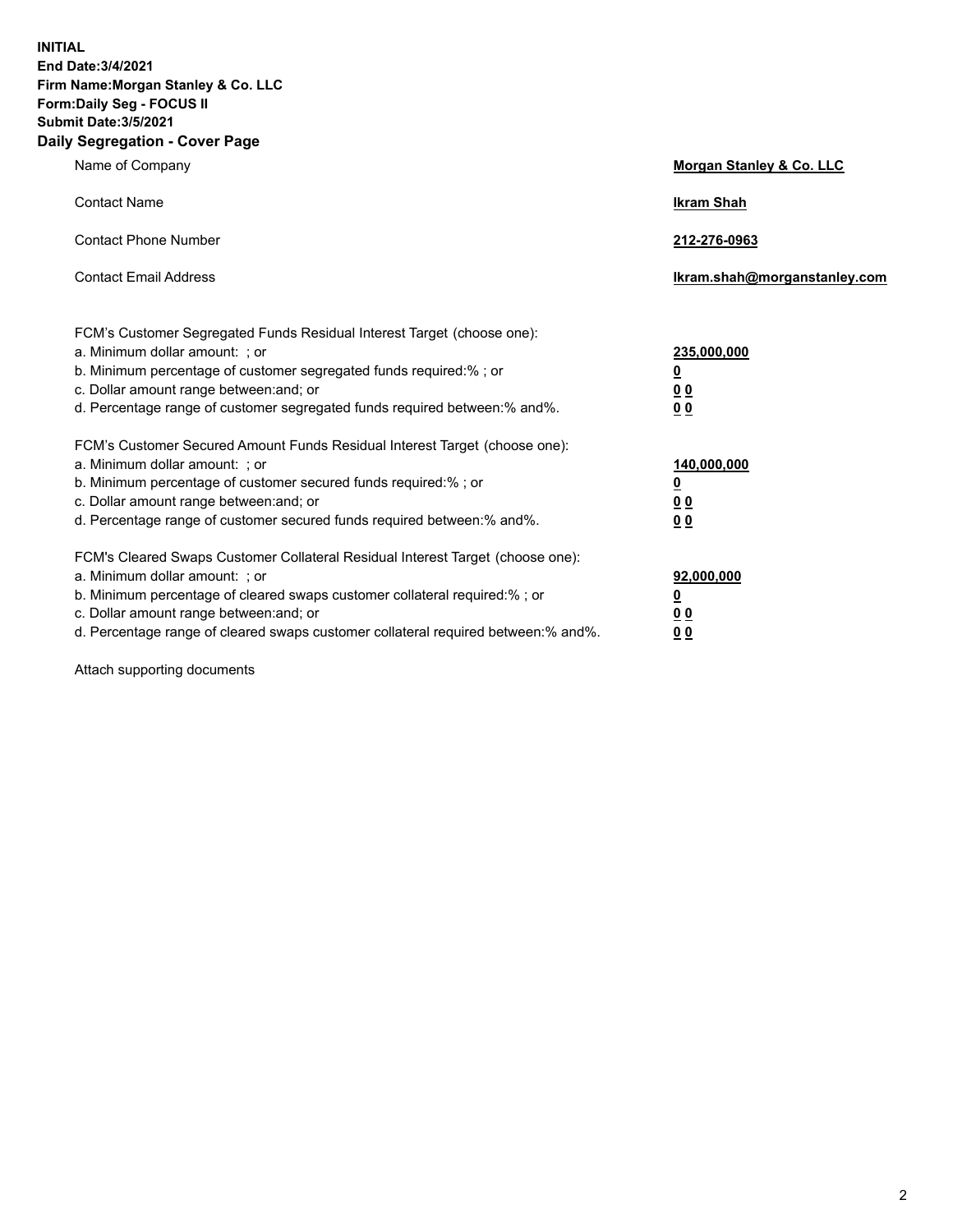|          | <b>INITIAL</b><br>End Date: 3/4/2021<br>Firm Name: Morgan Stanley & Co. LLC<br>Form: Daily Seg - FOCUS II<br><b>Submit Date: 3/5/2021</b><br><b>Daily Segregation - Secured Amounts</b> |                                                     |
|----------|-----------------------------------------------------------------------------------------------------------------------------------------------------------------------------------------|-----------------------------------------------------|
|          | Foreign Futures and Foreign Options Secured Amounts                                                                                                                                     |                                                     |
|          | Amount required to be set aside pursuant to law, rule or regulation of a foreign                                                                                                        | $0$ [7305]                                          |
| 1.       | government or a rule of a self-regulatory organization authorized thereunder<br>Net ledger balance - Foreign Futures and Foreign Option Trading - All Customers                         |                                                     |
|          | A. Cash                                                                                                                                                                                 | 4,754,523,522 [7315]                                |
|          | B. Securities (at market)                                                                                                                                                               | 2,231,461,435 [7317]                                |
| 2.       | Net unrealized profit (loss) in open futures contracts traded on a foreign board of trade                                                                                               | 648,756,338 [7325]                                  |
| 3.       | Exchange traded options                                                                                                                                                                 |                                                     |
|          | a. Market value of open option contracts purchased on a foreign board of trade                                                                                                          | 22,423,598 [7335]                                   |
|          | b. Market value of open contracts granted (sold) on a foreign board of trade                                                                                                            | -18,170,296 [7337]                                  |
| 4.<br>5. | Net equity (deficit) (add lines 1.2. and 3.)<br>Account liquidating to a deficit and account with a debit balances - gross amount                                                       | 7,638,994,597 [7345]<br>57,031,532 [7351]           |
|          | Less: amount offset by customer owned securities                                                                                                                                        | -53,640,572 [7352] 3,390,960                        |
|          |                                                                                                                                                                                         | [7354]                                              |
| 6.       | Amount required to be set aside as the secured amount - Net Liquidating Equity                                                                                                          | 7,642,385,557 [7355]                                |
|          | Method (add lines 4 and 5)                                                                                                                                                              |                                                     |
| 7.       | Greater of amount required to be set aside pursuant to foreign jurisdiction (above) or line                                                                                             | 7,642,385,557 [7360]                                |
|          | 6.<br>FUNDS DEPOSITED IN SEPARATE REGULATION 30.7 ACCOUNTS                                                                                                                              |                                                     |
| 1.       | Cash in banks                                                                                                                                                                           |                                                     |
|          | A. Banks located in the United States                                                                                                                                                   | 683,183,031 [7500]                                  |
|          | B. Other banks qualified under Regulation 30.7                                                                                                                                          | 614,592,074 [7520] 1,297,775,105                    |
|          |                                                                                                                                                                                         | [7530]                                              |
| 2.       | <b>Securities</b>                                                                                                                                                                       |                                                     |
|          | A. In safekeeping with banks located in the United States<br>B. In safekeeping with other banks qualified under Regulation 30.7                                                         | 484,043,978 [7540]<br>22,406,433 [7560] 506,450,411 |
|          |                                                                                                                                                                                         | [7570]                                              |
| 3.       | Equities with registered futures commission merchants                                                                                                                                   |                                                     |
|          | A. Cash                                                                                                                                                                                 | 22,415,269 [7580]                                   |
|          | <b>B.</b> Securities                                                                                                                                                                    | $0$ [7590]                                          |
|          | C. Unrealized gain (loss) on open futures contracts                                                                                                                                     | 758,774 [7600]                                      |
|          | D. Value of long option contracts                                                                                                                                                       | $0$ [7610]                                          |
| 4.       | E. Value of short option contracts<br>Amounts held by clearing organizations of foreign boards of trade                                                                                 | 0 [7615] 23,174,043 [7620]                          |
|          | A. Cash                                                                                                                                                                                 | $0$ [7640]                                          |
|          | <b>B.</b> Securities                                                                                                                                                                    | $0$ [7650]                                          |
|          | C. Amount due to (from) clearing organization - daily variation                                                                                                                         | $0$ [7660]                                          |
|          | D. Value of long option contracts                                                                                                                                                       | $0$ [7670]                                          |
|          | E. Value of short option contracts                                                                                                                                                      | 0 [7675] 0 [7680]                                   |
| 5.       | Amounts held by members of foreign boards of trade                                                                                                                                      |                                                     |
|          | A. Cash<br><b>B.</b> Securities                                                                                                                                                         | 3,651,059,861 [7700]<br>1,725,011,025 [7710]        |
|          | C. Unrealized gain (loss) on open futures contracts                                                                                                                                     | 647,997,564 [7720]                                  |
|          | D. Value of long option contracts                                                                                                                                                       | 22,423,598 [7730]                                   |
|          | E. Value of short option contracts                                                                                                                                                      | -18,170,296 [7735] 6,028,321,752                    |
|          |                                                                                                                                                                                         | $[7740]$                                            |
| 6.       | Amounts with other depositories designated by a foreign board of trade                                                                                                                  | $0$ [7760]                                          |
| 7.<br>8. | Segregated funds on hand<br>Total funds in separate section 30.7 accounts                                                                                                               | $0$ [7765]<br>7,855,721,311 [7770]                  |
|          |                                                                                                                                                                                         |                                                     |

- 9. Excess (deficiency) Set Aside for Secured Amount (subtract line 7 Secured Statement
- Page 1 from Line 8)
- 10. Management Target Amount for Excess funds in separate section 30.7 accounts **140,000,000** [7780]
- 11. Excess (deficiency) funds in separate 30.7 accounts over (under) Management Target **73,335,754** [7785]

**213,335,754** [7380]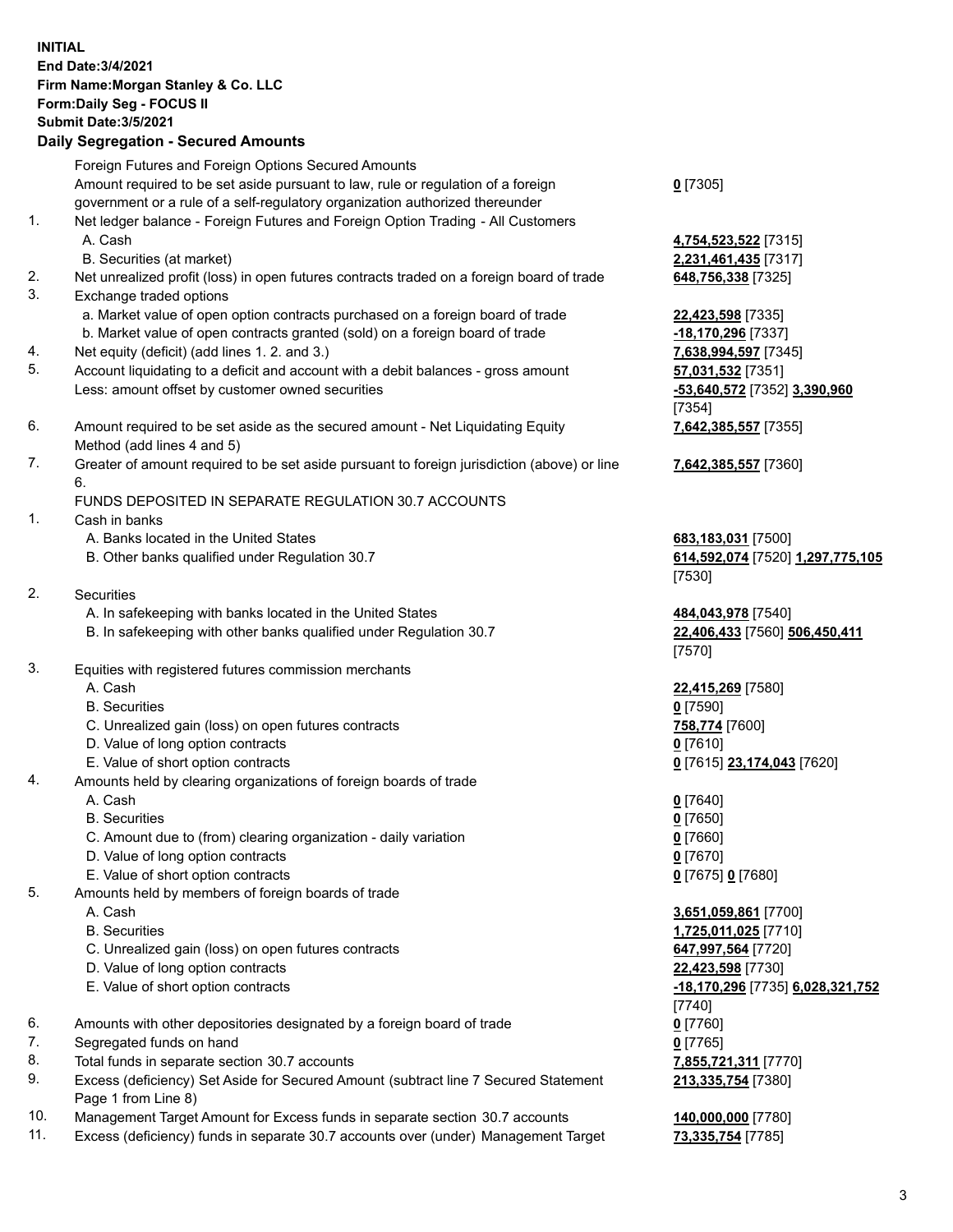|     | <b>INITIAL</b><br>End Date: 3/4/2021<br>Firm Name: Morgan Stanley & Co. LLC<br>Form: Daily Seg - FOCUS II<br><b>Submit Date: 3/5/2021</b><br>Daily Segregation - Segregation Statement |                               |
|-----|----------------------------------------------------------------------------------------------------------------------------------------------------------------------------------------|-------------------------------|
|     | SEGREGATION REQUIREMENTS(Section 4d(2) of the CEAct)                                                                                                                                   |                               |
| 1.  | Net ledger balance                                                                                                                                                                     |                               |
|     | A. Cash                                                                                                                                                                                | 16,108,881,972 [7010]         |
|     | B. Securities (at market)                                                                                                                                                              | 7,939,086,740 [7020]          |
| 2.  | Net unrealized profit (loss) in open futures contracts traded on a contract market                                                                                                     | -210,116,473 [7030]           |
| 3.  | Exchange traded options                                                                                                                                                                |                               |
|     | A. Add market value of open option contracts purchased on a contract market                                                                                                            | 658, 183, 648 [7032]          |
|     | B. Deduct market value of open option contracts granted (sold) on a contract market                                                                                                    | -401,694,413 [7033]           |
| 4.  | Net equity (deficit) (add lines 1, 2 and 3)                                                                                                                                            | 24,094,341,474 [7040]         |
| 5.  | Accounts liquidating to a deficit and accounts with                                                                                                                                    |                               |
|     | debit balances - gross amount                                                                                                                                                          | 759,012,988 [7045]            |
|     | Less: amount offset by customer securities                                                                                                                                             | -749,458,631 [7047] 9,554,357 |
|     |                                                                                                                                                                                        | [7050]                        |
| 6.  | Amount required to be segregated (add lines 4 and 5)                                                                                                                                   | 24,103,895,831 [7060]         |
|     | FUNDS IN SEGREGATED ACCOUNTS                                                                                                                                                           |                               |
| 7.  | Deposited in segregated funds bank accounts                                                                                                                                            |                               |
|     | A. Cash                                                                                                                                                                                | 4,403,679,521 [7070]          |
|     | B. Securities representing investments of customers' funds (at market)                                                                                                                 | $0$ [7080]                    |
|     | C. Securities held for particular customers or option customers in lieu of cash (at<br>market)                                                                                         | 1,178,425,088 [7090]          |
| 8.  | Margins on deposit with derivatives clearing organizations of contract markets                                                                                                         |                               |
|     | A. Cash                                                                                                                                                                                | 13,103,880,904 [7100]         |
|     | B. Securities representing investments of customers' funds (at market)                                                                                                                 | $0$ [7110]                    |
|     | C. Securities held for particular customers or option customers in lieu of cash (at                                                                                                    | 6,760,661,652 [7120]          |
| 9.  | market)<br>Net settlement from (to) derivatives clearing organizations of contract markets                                                                                             |                               |
| 10. | Exchange traded options                                                                                                                                                                | -1,228,375,865 [7130]         |
|     | A. Value of open long option contracts                                                                                                                                                 | 658, 183, 648 [7132]          |
|     | B. Value of open short option contracts                                                                                                                                                | -401,694,413 [7133]           |
| 11. | Net equities with other FCMs                                                                                                                                                           |                               |
|     | A. Net liquidating equity                                                                                                                                                              | 8,983,844 [7140]              |
|     | B. Securities representing investments of customers' funds (at market)                                                                                                                 | $0$ [7160]                    |
|     | C. Securities held for particular customers or option customers in lieu of cash (at                                                                                                    | $0$ [7170]                    |
|     | market)                                                                                                                                                                                |                               |
| 12. | Segregated funds on hand                                                                                                                                                               | $0$ [7150]                    |
| 13. | Total amount in segregation (add lines 7 through 12)                                                                                                                                   | 24,483,744,379 [7180]         |
| 14. | Excess (deficiency) funds in segregation (subtract line 6 from line 13)                                                                                                                | 379,848,548 [7190]            |
|     |                                                                                                                                                                                        |                               |

- 
- 15. Management Target Amount for Excess funds in segregation<br>16. Excess (deficiency) funds in segregation over (under) Management Target Amount 144,848,548 [7198] Excess (deficiency) funds in segregation over (under) Management Target Amount Excess

**144,848,548** [7198]